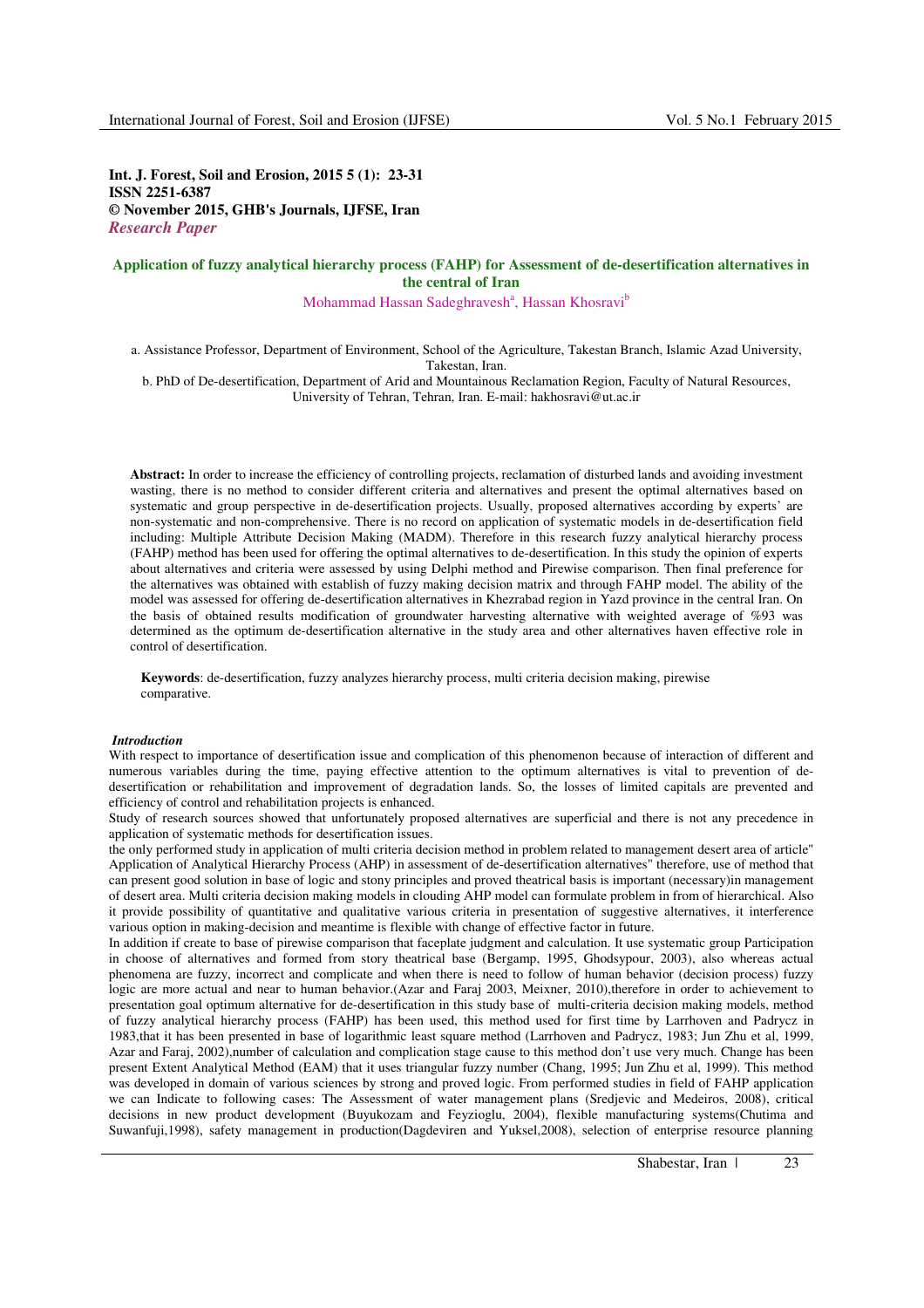systems (Cebeci, 2009), evaluate success factors in electronic commercial (Kong and Liu, 2005), weapon selection (Dagdeviren, 2009) and assessment of energy sources( Meixner, 2010).

#### **Material and Methods**

# *Study Area*

In this research, Khezrabad region in Yazd province (central Iran) considered for the determination of optimum alternatives of de-desertification. This region, with the area of 78180 ha is located on 10 km west of Yazd. The geographical of the study area is 53° 55′ to 54° 20′ eastern longitudes and 31° 45′ to 32° 15′ northern latitudes. The climate of this region is cold and arid based on Amberje climate classification. About 12,930 ha (16%) of region are hills and the sandy area which is a part of the Ashkezar great erg has located on the north part of the study area. About 9,022 ha (12%) of the area consists of bare lands and infrastructures such as clay plain and rocky masses. Also about 1,995 ha (26.5%) of all agriculture lands of the region consists of destroyed lands resulting from human activities and natural processes, which shows absolute typical condition of desertification in the study area and presents the necessity of following effective and optimum de-desertification solutions and alternatives (Fig.1).



Fig1. Location of Study Area

Therefore ,it use fuzzy logic in base of hierarchical model that is most to present desired multi-criteria decision methods in order to present alternative of desertification. Structure of this model consists of three level goal, criteria and alternatives. That guidelines and criteria levels are important in order to reach goal.

## **Methodology**

## *Select criteria and alternatives and establish decision hierarchical structure*

Due to complexity of desertification process, resulting from various factors, various criteria and alternatives are stated by experts in every area. Since in establishment of a hierarchical structure to reduce comparisons incompatibility, the number of elements at any level should be  $7\pm2$  (Saaty, 1980), Therefore, the Delphi method was used to identify important and preferred criteria and alternatives regarding to group, and to establish hierarchical structure (Saaty, 1995). For this aim, a structured questionnaire was designed based on literature and the nine-poit Satty scale, from 1(least important) to 9 (most important) were used to measure the relative importance of criteria and priority of de-desertification alternatives (Table1). The questionnaire was distributed among experts familiar with the study area. In continuation, arithmetical mean was used to calculate the mean of obtained results. Then, the primary statistical community was asked to apply their final changes based on deviations of their primary values from average. Finally, mean values were calculated. In this case, if the mean value was less than  $7 \times 7$ , related criterion and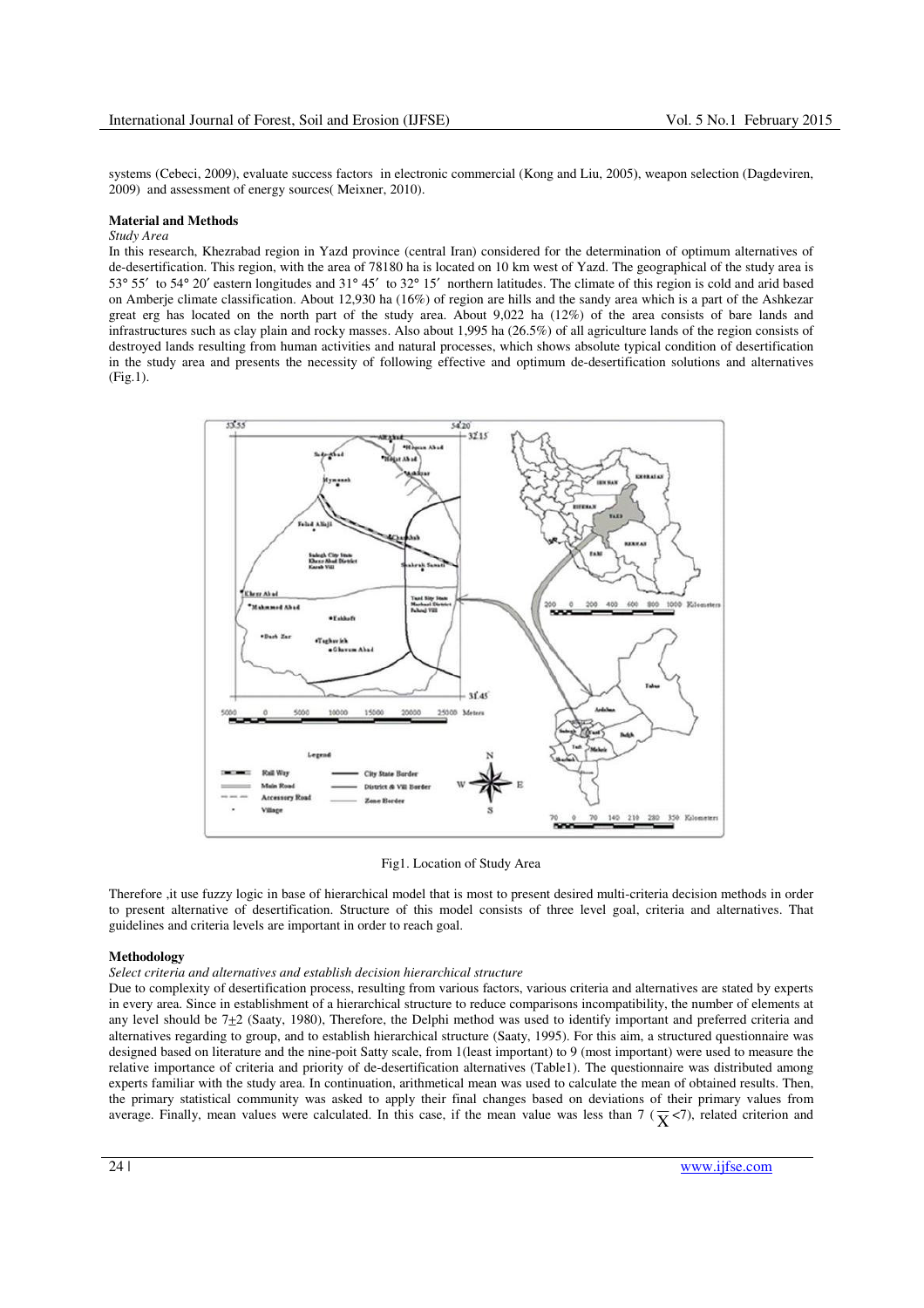alternative was removed and if the mean value was more or equal to 7 ( $\overline{X}$   $\geq$ 7) related criterion and alternative was used to design hierarchical decision structure in three levels: Goal, criteria and alternatives, respectively (Table4, 5, 6 & Fig.2) (Azar and Rajabzadeh, 2002; Sung, 2001).

| Score | Table 1. Importance and priority degree of nine-point Satty's scale<br><b>Importance Degree</b> | <b>Priority Degree</b>  |
|-------|-------------------------------------------------------------------------------------------------|-------------------------|
|       | Non-importance                                                                                  | Equal                   |
|       | Very low                                                                                        | Equal-Moderately        |
|       | Low                                                                                             | Moderately              |
| 4     | Relatively low                                                                                  | Moderately - Strongly   |
|       | Medium                                                                                          | Strongly                |
| 6     | Relatively high                                                                                 | Strongly-Very strongly  |
|       | High                                                                                            | Very strongly           |
| 8     | Very high                                                                                       | Very strongly-Extremely |
| Q     | Excellent                                                                                       | Extremely               |

 *Calculate local priority of criteria and alternatives by using the Delphi fuzzy method and establish group pirewise comparisons matrix* 

To achieve local priority, a second questionnaire entitled "pirewise comparisons questionnaire" was designed using the Delphi fuzzy method. Experts were asked to conduct pirewise comparison on obtained results of first questionnaire with three number: minimum, probable, maximum(number of fuzzy triangle)(1,2 relation, and figur2) regarding the nine-point Saaty's scale (Table1) based on importance to goal and priority to each criteria respectively. Thus, pairwise comparisons matrix of each expert about criteria importance and alternatives priority was formed (Table 2) (Ghodsi pour, 2002).

$$
\widetilde{a}^{t_{ij}} = (I^{t_{ij}}, m^{t_{ij}}, u^{t_{ij}}), \quad i, j = 1, 2, ..., n_{k}, \quad t = 1, 2, ... \tag{1}
$$
\n
$$
\widetilde{a}^{t_{ji}} = \left(\frac{1}{u^{t_{ij}}, m^{t_{ij}}, l^{t_{ij}}}\right), \quad i, j = 1, 2, ..., n_{k}, \quad t = 1, 2, ... \tag{2}
$$

In this relation  $\tilde{a}t_{ij}$  is fuzzy component related to t expert for compare i with j.



Fig2. Present of two Triangular fuzzy numbers

In continue with use of geometry average and with suppose same vote of all asked person ,from relation(3),they decided to combination fuzzy double compassion of each specialist and establishment of pirewise compassion from group view.

$$
\mathbf{M}^{k}_{ij} = \frac{1}{T} \left( \widetilde{\mathbf{a}}^{1}_{ij} + \widetilde{\mathbf{a}}^{2}_{ij} + \dots + \widetilde{\mathbf{a}}^{T}_{ij} \right)
$$
 (3)

In this relation  $M^k{}_{ij}$  is fuzzy component related to k group for compare i with j. Therefore  $M^k{}_{ij}$  (geometry average) for all similar fuzzy component gain from relation 3.(zare and ahmadi naseri, 2008)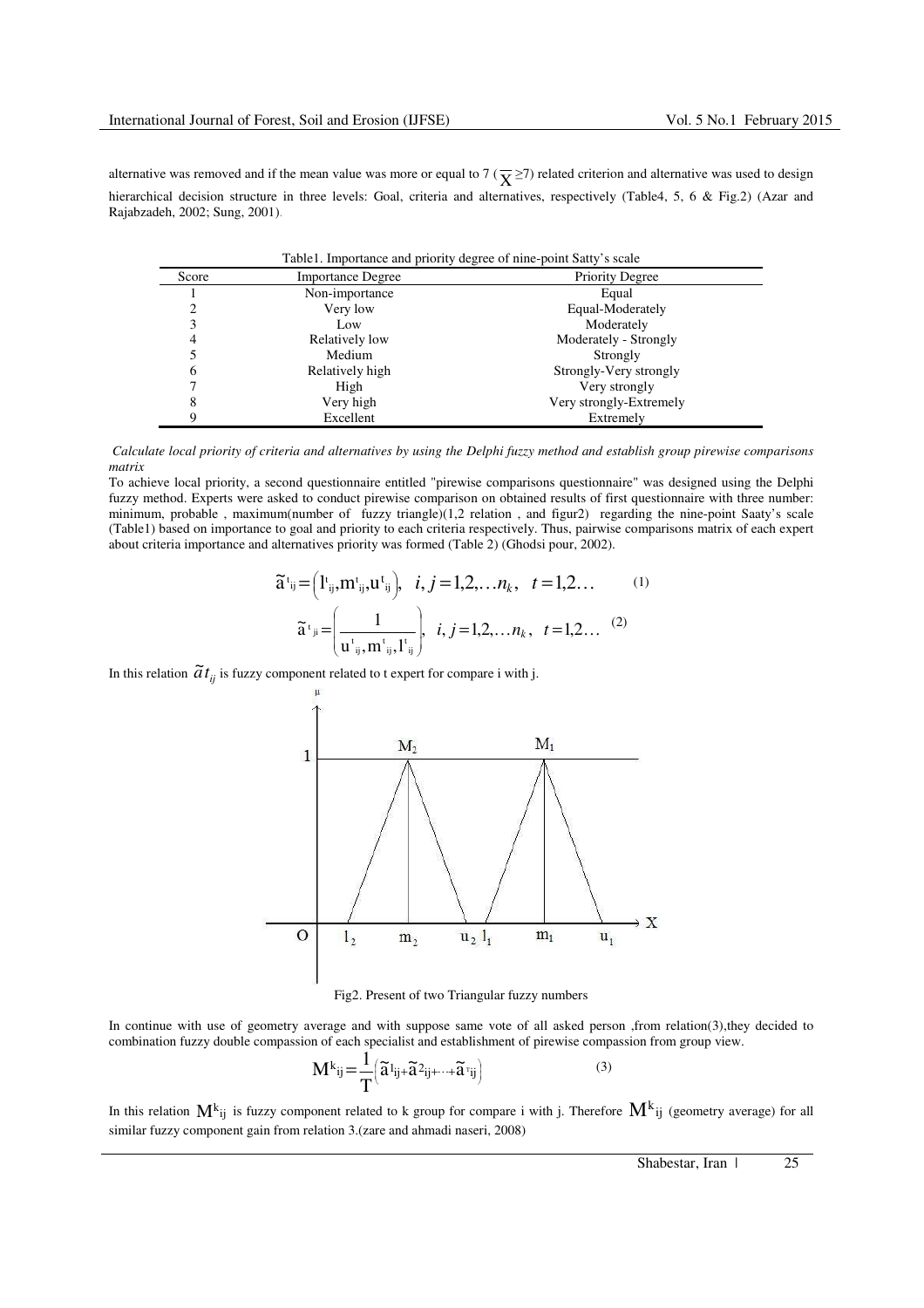after establish of fuzzy group pirewise comparisons matrix, in order to apply final ideas of specialist our mentioned matrix is between distribution statistical society and wanted them according answer deviations from average, apply final changes on their values in end with gain to given advantages geometry average result for final pirewise comparisons matrixs (Table2).

Table2. Fuzzy pirewise comparisons matrix

$$
M^{k_{11}} \t M^{k_{12}} \t M^{k_{12}} \t M^{k_{1n}}_{k-1}
$$
  
\n
$$
M^{k_{21}} \t M^{k_{22}} \t M^{k_{2n}}_{k-1}
$$
  
\n
$$
M^{k_{n}}_{k_{1}} \t M^{k_{n}}_{k^{2}} \t M^{k_{n}}_{k-1}
$$

*Value calculation*  $\widetilde{S}_K$  or synthetic triangular fuzzy number for each line of fuzzy pirewise compassion matrix from relation (4) 1 −

$$
\widetilde{S}_{K} = \sum_{j=1}^{n} M^{K} K j \left[ \sum_{i=1}^{n} \sum_{j=1}^{n} M^{K} u \right]^{-1}, i = 1, 2 ..., n_{k}
$$
 (4)

In this relation k show number of row matrix and i, j show alternatives or criteria respectively.

*Calculation of largeness degree value*  $\tilde{S}_k$  each row from group pirewise compassion matrix relation to each other from relation

$$
(5)
$$

$$
\begin{cases}\n\mathbf{v}\left(\tilde{\mathbf{S}}^{k}\mathbf{i}\mathbf{j}\geq\tilde{\mathbf{S}}^{k}\mathbf{j}\right)=1, & m_{1}\geq m_{2}, \quad j=1,2,\ldots,n_{k}, \quad j\neq i \\
\mathbf{v}\left(\tilde{\mathbf{S}}^{k}\mathbf{i}\mathbf{j}\geq\tilde{\mathbf{S}}^{k}\mathbf{j}\right)=\frac{u_{1}-l_{2}}{(u_{1}-l_{2})+(m_{2}-m_{1})} & \text{Otherwise}, \quad j=1,2,\ldots,n_{k}, \quad j\neq i\n\end{cases}
$$
\n(5)

*Calculation of largeness each of degree synthetic triangle fuzzy number from k other synthetic triangular fuzzy number from relation (6)* 

$$
P^{K}_{ih}(A^{k}_{i}) = \min V(\tilde{S}^{k}_{i} \ge \tilde{S}^{k}_{j}), \quad i = 1, 2, \dots, n_{k}
$$
 (6)

In this relation  $A_1^K$  show i criteria or alternative from k fuzzy pirewise comparison matrix. Number resulted from this process express weights of criteria or alternatives of pirewise compassion matrix from preferred criteria and priority alternatives.

*Normalization of weight of criteria and alternatives from relation (7) and gain to preferred and priority criteria and alternatives from point of group (relation 8)* 

$$
P^{K}{}_{h} = \frac{P^{K}{}_{ih}(A^{k}{}_{i})}{\sum_{i=1}^{k} P^{K}{}_{ih}(A^{k}{}_{i})} \quad i = 1, 2, ..., n_{k}
$$
(7)  

$$
P^{K}{}_{h} = P^{K}{}_{1h}, P^{K}{}_{2h}, ..., P^{K}{}_{n_{k}h}
$$
(8)

This relation express preferred or priority of each criteria and alternative from k fuzzy pirewise compassion matrix is related to criteria or goal of higher hierarchical decision making. Therefore, preferable of criteria related to goal can display as relation 9.

$$
c^{K-1} = (c^{K-1}, c^{K-1}, \ldots, c^{K-1}, \ldots, c^{K-1})
$$
\n(9)

In this relation preferred (local priority) of each criteria (C) related to goal that express in higher-level (k-1) Priority of each alternative (A) related to each criterion (C) that it set in higher levels (K) of alternatives present in form of relation 10.

$$
a^{K}_{ij} = (a^{K}_{1h}, a^{K}_{2h}, \dots, a^{K}_{n_k h})^{T}
$$
 (10)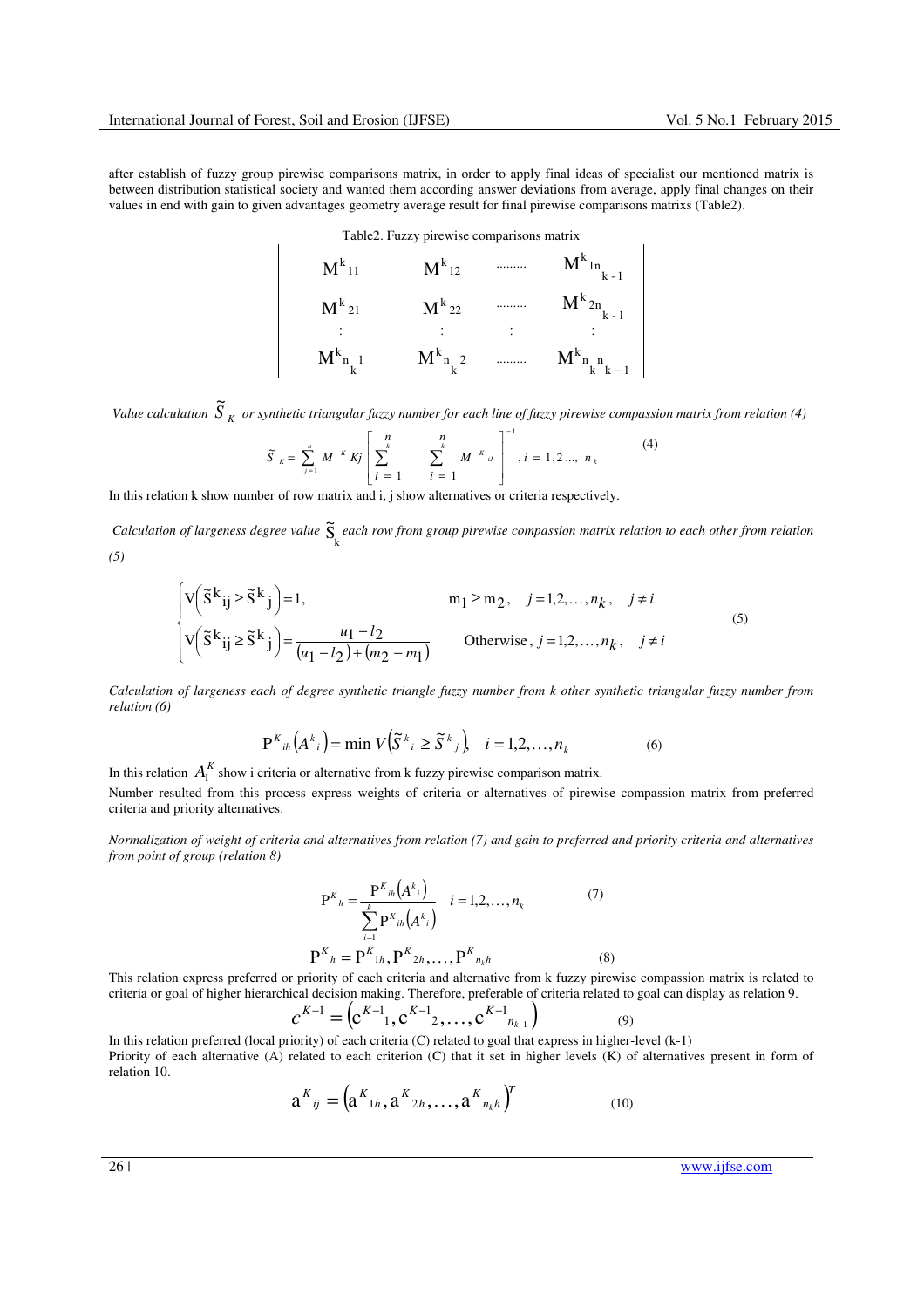### *establishment of fuzzy decision making matrix*

In base of general form of decision making matrix in AHP and according to 9 and 10 relations, fuzzy decision making matrix formed in order to determine overall priority of alternatives (Table 3).

| Table3. Decision making matrix in FAHP |                    |                 |           |                           |    |  |  |  |  |
|----------------------------------------|--------------------|-----------------|-----------|---------------------------|----|--|--|--|--|
|                                        |                    |                 | Criterion |                           | P. |  |  |  |  |
|                                        |                    |                 |           |                           |    |  |  |  |  |
|                                        |                    |                 |           | a<br>$1nk-1$              |    |  |  |  |  |
|                                        | a<br>$\mathcal{D}$ | a <sub>22</sub> |           | a <sup>-</sup><br>$2nk-1$ |    |  |  |  |  |
|                                        |                    |                 |           |                           |    |  |  |  |  |
|                                        | nk l               | nk2             |           | nknk-                     | nК |  |  |  |  |

*Syntheses local priority of preferred and priority criteria and alternatives by using harmonic mean method or average of each level of normalized matrix (relation11) and estimate priority coefficient of alternatives in base of collection of criterion from group viewpoint.* 

$$
P_i^{K} = \sum_{j=1}^{n_{k-1}} a^k_{ij} c^{k-1}_{j}
$$
 (11)

| Table4. The offering alternatives for de-desertification                |                                                                    |
|-------------------------------------------------------------------------|--------------------------------------------------------------------|
| - Modification, creation and development of                             | $A_{22}$ Prevention of Plant cutting                               |
| economical-social infrastructure in marginal areas                      | $A_{23}$ Vegetation cover development and reclamation              |
| $A_1$ - Reducing population growth rates                                | $A_{24}$ Protection of Haloxylon spp.                              |
| $A_2$ - Poverty alleviation                                             |                                                                    |
| $A3$ Establishment and development of rural organizations               | - Soil Conservation                                                |
| $A_4$ - Increasing employment                                           | $A_{25}$ Protection of gravel surfaces (Reg)                       |
| $A5$ - Increasing participation of local community and                  | $A_{26}$ Prevention and reduction of heavy agricultural and        |
| supporting NGOs                                                         | industrial machineries traffics                                    |
| A <sub>6</sub> - Application of local forces and technology in projects | $A_{27}$ Create living and non living wind break for soil          |
| (local knowledge)                                                       | conservation                                                       |
| $A7$ Training people in utilization of new methods and use of           | $A_{28}$ - Improvement of soil texture                             |
| new knowledge for optimal use of resources                              |                                                                    |
| $A_8$ - Approval, promotion and implementation of laws and              | - Development of sustainable agriculture                           |
| adaptation punishment with crime                                        | A <sub>29</sub> Modification of crop rotation and fallow methods   |
| A <sub>9</sub> Providing needs of local residents                       | $A_{30}$ Modification of plowing, fertilization, spraying methods  |
| $A_{10}$ — Modification of unsustainable consumption patterns,          |                                                                    |
| changing and improving people's livelihood patterns                     | - Development and sustainable management of water                  |
| $A_{11}$ – Considering the role of women and youth in de-               | resources                                                          |
| desertification                                                         | $A_{31}$ Modification of ground water harvesting                   |
| $A_{12}$ - Organization of urban areas and prevent migration            | $A_{32}$ Reduction of water consumption (water optimal             |
| $A_{13}$ – Coordination between responsible agencies and                | consumption in farms)                                              |
| organizations in desertification and environmental protection           | $A_{33}$ - Change of irrigation patterns                           |
| $A_{14}$ - Raising the literacy rate                                    | $A_{34}$ Changing traditional irrigation systems with low          |
| A <sub>15</sub> -Development of desert ecotourism                       | efficiency to modern systems with high efficiency                  |
| $A_{16}$ - Multi-utilization from desert instead of mono-utilization    | $A_{35}$ - Optimal collecting and harvesting of water resources    |
| $A_{17}$ Allocation desertification issues to the private sector        | (including: Rivers isolating, Qanat repairing and dredging,        |
| $A_{18}$ Prevention of unsuitable land use changes                      | utilization of canals and streams, desalination of salty waters,   |
| $A_{19}$ - Mapping land use planning and determination of desert        | $etc.$ )<br>$A_{36}$ Groundwater fed                               |
| and salt desert boundaries                                              | $A_{37}$ Construction of flood broadcast networks and the use of   |
|                                                                         | its alluviums                                                      |
| - Vegetation cover Conservation                                         | $A_{38}$ Creation of artificial precipitation to fed aquifers      |
| $A_{20}$ Livestock grazing Control                                      | $A_{39}$ Promotion of greenhouse cultivation $A_{40}$ Introduction |
| $A_{21}$ Forage production and increasing economic potential of         | of new plant varieties, resistant to drought and dehydration       |
| sustainable husbandry                                                   | stress by genetic engineering                                      |
|                                                                         |                                                                    |

Therefore alternatives that have more priority coefficient, it value as best alternative and other alternative is priority respectively. **Results and Discussion** 

In process of desertification alternatives assessment in study area, at the first, the Delphi method and questionnaire were used to identify the important-preferred criteria and alternatives among 16 criteria and forty-offered de-desertification alternatives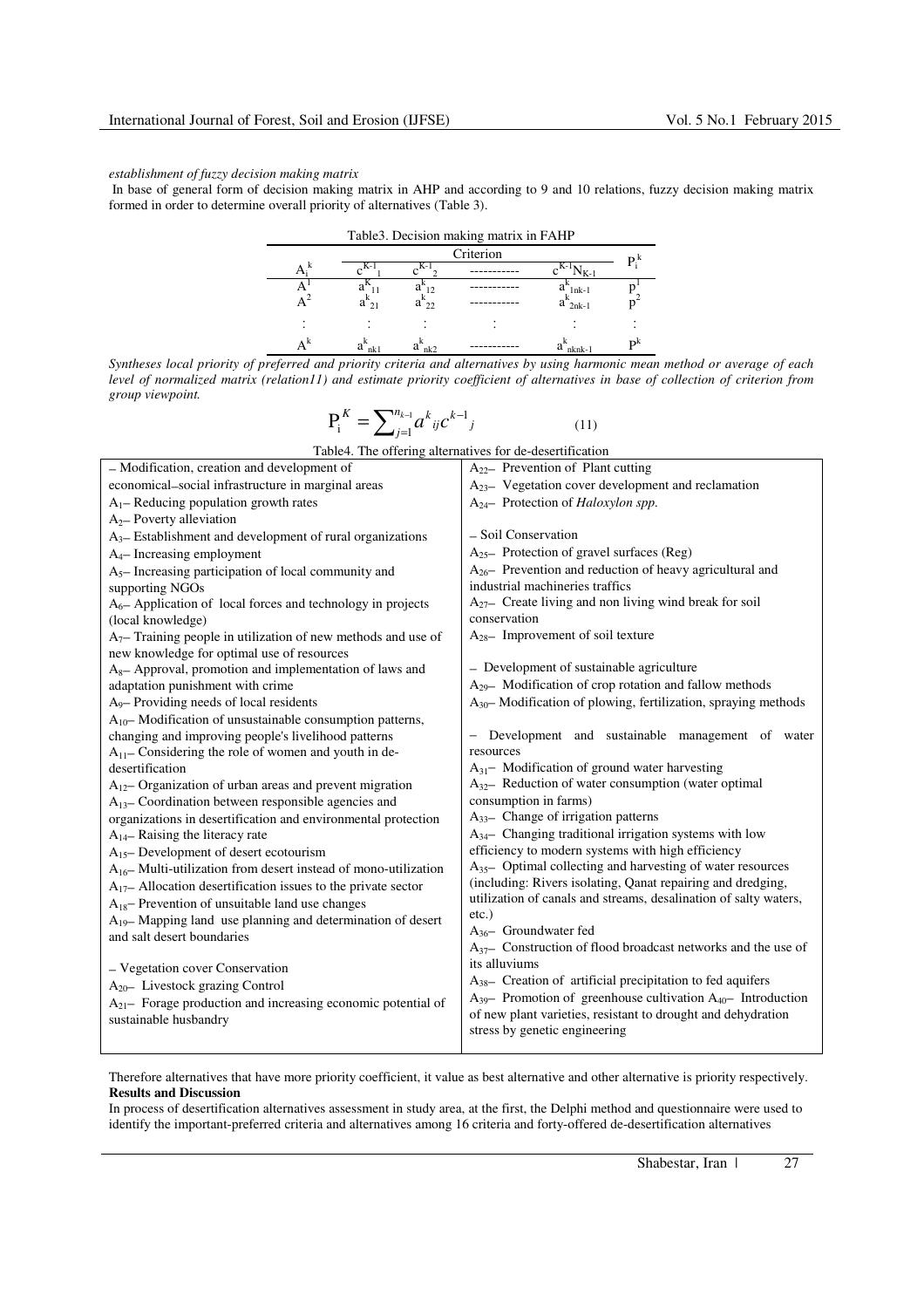according to group (Tables 4, 5 and 6). Then, they were taken to establish hierarchical decision making graphs (Fig. 2) and design a pirewise comparisons questionnaire.

|                   |                                                                                                                                                                                                |                                      | Table 5. The offering criteria and their importance mean according to group |                                        |                                                                      |                                                                           |                                  |  |
|-------------------|------------------------------------------------------------------------------------------------------------------------------------------------------------------------------------------------|--------------------------------------|-----------------------------------------------------------------------------|----------------------------------------|----------------------------------------------------------------------|---------------------------------------------------------------------------|----------------------------------|--|
| Code              | $C_1$                                                                                                                                                                                          | $C_{2}$                              | $C_3$                                                                       |                                        | $C_4$                                                                | $C_5$                                                                     | $C_6$                            |  |
| Criteria          | Expenses -<br><b>Benefits</b>                                                                                                                                                                  | Time                                 | local<br>communities                                                        | Participation of                       |                                                                      | Access to the<br>technologies<br>and scientific<br>methods and<br>devices | Access to the<br>related experts |  |
| Average<br>values | 5.38                                                                                                                                                                                           | 7.1                                  | 5.78                                                                        |                                        | 5.1                                                                  | 7.1                                                                       | 7.53                             |  |
| Code              | $C_7$                                                                                                                                                                                          | $C_8$                                | C <sub>9</sub>                                                              |                                        | $C_{10}$                                                             | $C_{11}$                                                                  | $C_{12}$                         |  |
| Criteria          | Traditional<br>Government<br>Proportion and<br>authority in de-<br>management<br>adaptation to the<br>and local<br>desertification<br>environment<br>Knowledge<br>projects<br>(sustainability) |                                      | Oil incomes of<br>government                                                | Temporary<br>management of<br>projects | The problems<br>resulted from<br>innovation and<br>method<br>changes |                                                                           |                                  |  |
| Average<br>values | 8.15                                                                                                                                                                                           | 5.23                                 | 5.28                                                                        |                                        | 5.72                                                                 | 2.39                                                                      | 2.84                             |  |
| Code              | $C_{13}$                                                                                                                                                                                       | $C_{14}$                             | $C_{15}$                                                                    |                                        | $C_{16}$                                                             |                                                                           |                                  |  |
| Criteria          | <b>Indolence State</b><br>Administrative<br>Systems                                                                                                                                            | Political and<br>social<br>pressures | Emergency issues<br>related to<br>desertification<br>occurrence             |                                        | Destruction of<br>resources,<br>human and<br>social damages          |                                                                           |                                  |  |
| Average<br>values | 2.29                                                                                                                                                                                           | 5.35                                 | 6.34                                                                        |                                        | 7.99                                                                 |                                                                           |                                  |  |
|                   |                                                                                                                                                                                                |                                      | Table 6. The average of alternative priority according to group             |                                        |                                                                      |                                                                           |                                  |  |
| Alternative       | A <sub>1</sub>                                                                                                                                                                                 | A <sub>2</sub>                       | $A_4$<br>$A_3$                                                              | $A_5$                                  | $A_6$                                                                | $A_7$<br>$A_8$                                                            | $A_{10}$<br>$A_9$                |  |
| Average values    | 5                                                                                                                                                                                              | 5.68                                 | 5.35<br>6.7                                                                 | 6.1                                    | 6.56                                                                 | 5.73<br>6.47                                                              | 5.6<br>5.89                      |  |
| Alternative       | $A_{11}$                                                                                                                                                                                       | $A_{12}$                             | $A_{13}$<br>$\rm A_{14}$                                                    | $A_{15}$                               | $A_{16}$                                                             | $\rm A_{17}$<br>$A_{18}$                                                  | $A_{19}$<br>$A_{20}$             |  |
| Average values    | 4.5                                                                                                                                                                                            | 5.23                                 | 6.86<br>4.8                                                                 | 5.32                                   | 5.27                                                                 | 3.79<br>7.5                                                               | 6.44<br>7.34                     |  |
| Alternative       | $A_{21}$                                                                                                                                                                                       | $A_{22}$                             | $A_{23}$<br>$A_{24}$                                                        | $A_{25}$                               | $A_{26}$                                                             | $\rm A_{27}$<br>$\rm A_{28}$                                              | $A_{29}$<br>$A_{30}$             |  |

After selecting important-preferred criteria and alternatives according to group, the fuzzy delphi method of group pirewise comparisons matrices was used to determine relative weight of criteria and alternatives for achieving the goal of "offering optimal de-desertification alternatives". Here, only fuzzy pirewise comparisons matrices of criteria based on goal of "offering optimal de-desertification alternatives" (Table 7) and group pirewise comparisons matrix of alternatives priority according to criteria of "Time" are expressed (Table 8). The matrices of alternatives priority to other criteria were designed like Table 8.

Average values 6.6 6.46 7.56 6.76 6.45 5.57 6.86 4.66 5.42 5.1 Alternative  $A_{31}$   $A_{32}$   $A_{33}$   $A_{34}$   $A_{35}$   $A_{36}$   $A_{37}$   $A_{38}$   $A_{39}$   $A_{40}$ Average values 7.24 6.6 7.49 6.53 6.64 6.08 5.3 3.47 6.2 6

|  |  |  |  |  |  | Table7. Fuzzy pirewise comparisons matrices of criteria based on goal of "offering optimal de-desertification alternatives" |
|--|--|--|--|--|--|-----------------------------------------------------------------------------------------------------------------------------|
|--|--|--|--|--|--|-----------------------------------------------------------------------------------------------------------------------------|

| criteria               | $C_{2}$         | $C_{5}$          | $C_6$            | $\mathsf{C}_{7}$ | $C_{16}$         | sum                |
|------------------------|-----------------|------------------|------------------|------------------|------------------|--------------------|
| $\mathcal{C}^{\,}_{2}$ | 0.0.0           | 0.67,076,0.89    | 0.21,0.49,0.60   | 0.17, 0.3, 0.33  | 0.23, 0.32, 0.38 | 2.57,287.32        |
| $C_5$                  | 1.12, 1.31, 15  | 0.0.0            | 0.54,0.57.60     | 0.36, 0.33, 041  | 0.29, 0.33, 0.35 | 3.31, 3.6, 3.86    |
| $C_6$                  | 2.56,3.08,4.34  | 1.66, 1.74, 1.86 | 0.0.0            | 0.34,0.39.0.46   | 0.35, 0.43, 0.58 | 5.01, 5.6, 6.32    |
| $C_7$                  | 3.50, 3.38, 371 | 2.43, 2.55, 2.78 | 2.17, 2.55, 2.93 | 0.0.0            | 0.59, 1.24, 1.91 | 9.24, 10.72, 12.33 |
| $C_{16}$               | 2.65,3.08,4.34  | 2.87, 3.07, 3.40 | 1.71,2.33,2.87   | 0.52, 0.81, 1.60 | 0.0,0            | 8.75, 10.29, 13.3  |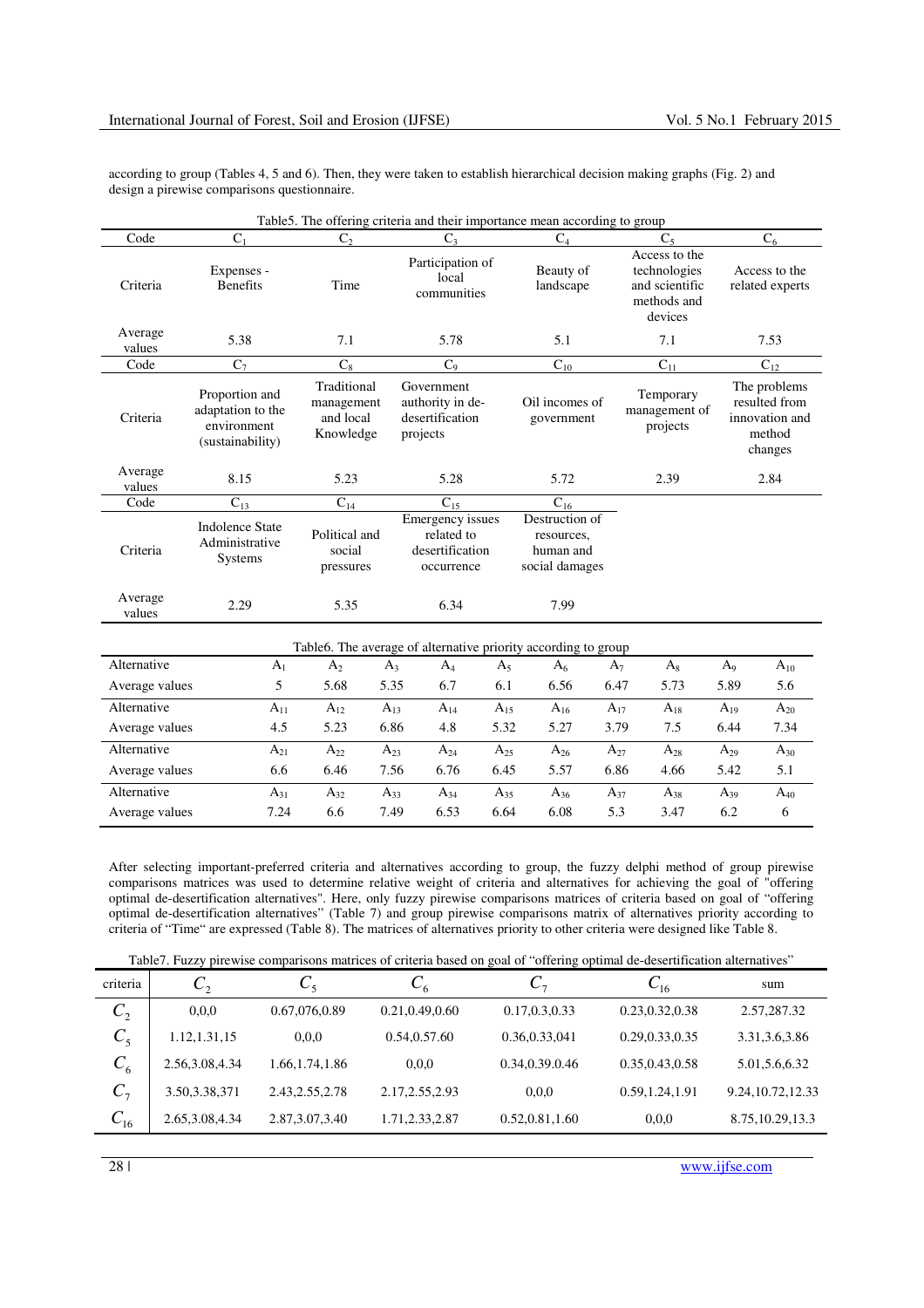

Fig3. Decision making hierarchical graph in order to do fuzzy pirewise compassion in Kezr Abad region

| Table 8. Fuzzy pirewise comparisons matrices of alternatives priority according to the criteria of "Time " $(C_2)$ " |  |
|----------------------------------------------------------------------------------------------------------------------|--|
|----------------------------------------------------------------------------------------------------------------------|--|

| Alternative | $A_{18}$         | $A_{20}$         | $A_{23}$         | $A_{31}$          | $A_{33}$         | sum             |
|-------------|------------------|------------------|------------------|-------------------|------------------|-----------------|
| $A_{18}$    | 0.0,0            | 1,1.08,1.2       | 0.54.0.68,0.95   | 0.78.1.06,1.35    | 1.08, 1.23, 1.42 | 4.4, 5.05, 5.29 |
| $A_{20}$    | 0.83, 0.93, 1    | 0.0.0            | 0.72,0.81,0.92   | 0.88, 1.64, 2.24  | 0.83, 1.47, 4    | 4.26,5.85,9.16  |
| $A_{23}$    | 1.05, 1.46, 1.86 | 1.09, 1.23, 1.38 | 0.0.0            | 1.30, 1.39, 1.5   | 1.18, 1.34, 1.53 | 5.62.5.42,7.27  |
| $A_{31}$    | 0.74, 0.94, 1.28 | 0.25.0.61,1.14   | 0.67, 0.72, 0.77 | 0.0.0             | 0.64, 1.09, 1.16 | 3.8,4.36,5.35   |
| $A_{33}$    | 0.7,0.81,0.93    | 0.25, 0.68, 1.2  | 0.65,075,0.85    | 0.86, 0.92, 10.06 | 0.0.0            | 3.46,4.16,5.04  |

In continue for each row of fuzzy pirewise comparison of matrix value of  $S_k$  $\tilde{\Omega}$ is calculated by 4 relations that it is synthetic  $\tilde{\Omega}$ 

triangle fuzzy number is gain as sample result come from  $\mathcal{S}_{\mathbf{k}}^{\phantom{\dag}}$ value from table 7 and 8 (Example 1, 2).

Example1. Value of  $S_k$  $\tilde{\Omega}$  is gained from group pirewise compassions matrix of criteria importance based on goal of "offering optimal de-desertification alternatives in Kherz Abad region"

$$
\begin{aligned}\n\tilde{S}_2 &= (2.57, 2.87, 3.20) \times (0.0346, 0.0302, 0.0256) = (0.089, 0.087, 0.082) \\
\tilde{S}_5 &= (3.31, 3.60, 3.86) \times (0.0346, 0.0302, 0.0256) = (0.114, 0.109, 0.098) \\
\tilde{S}_6 &= (5.01, 5.60, 6.32) \times (0.0346, 0.0302, 0.0256) = (0.173, 0.169, 0.162) \\
\tilde{S}_7 &= (9.24, 10.72, 12.33) \times (0.0346, 0.0302, 0.0256) = (0.320, 0.324, 0.316) \\
\tilde{S}_16 &= (8.75, 10.29, 13.3) \times (0.0346, 0.0302, 0.0256) = (0.302, 0.310, 0.340)\n\end{aligned}
$$

"

Example 2. Value of is gained from group pirewise compassions matrix of alternatives priority according to the criteria of "Time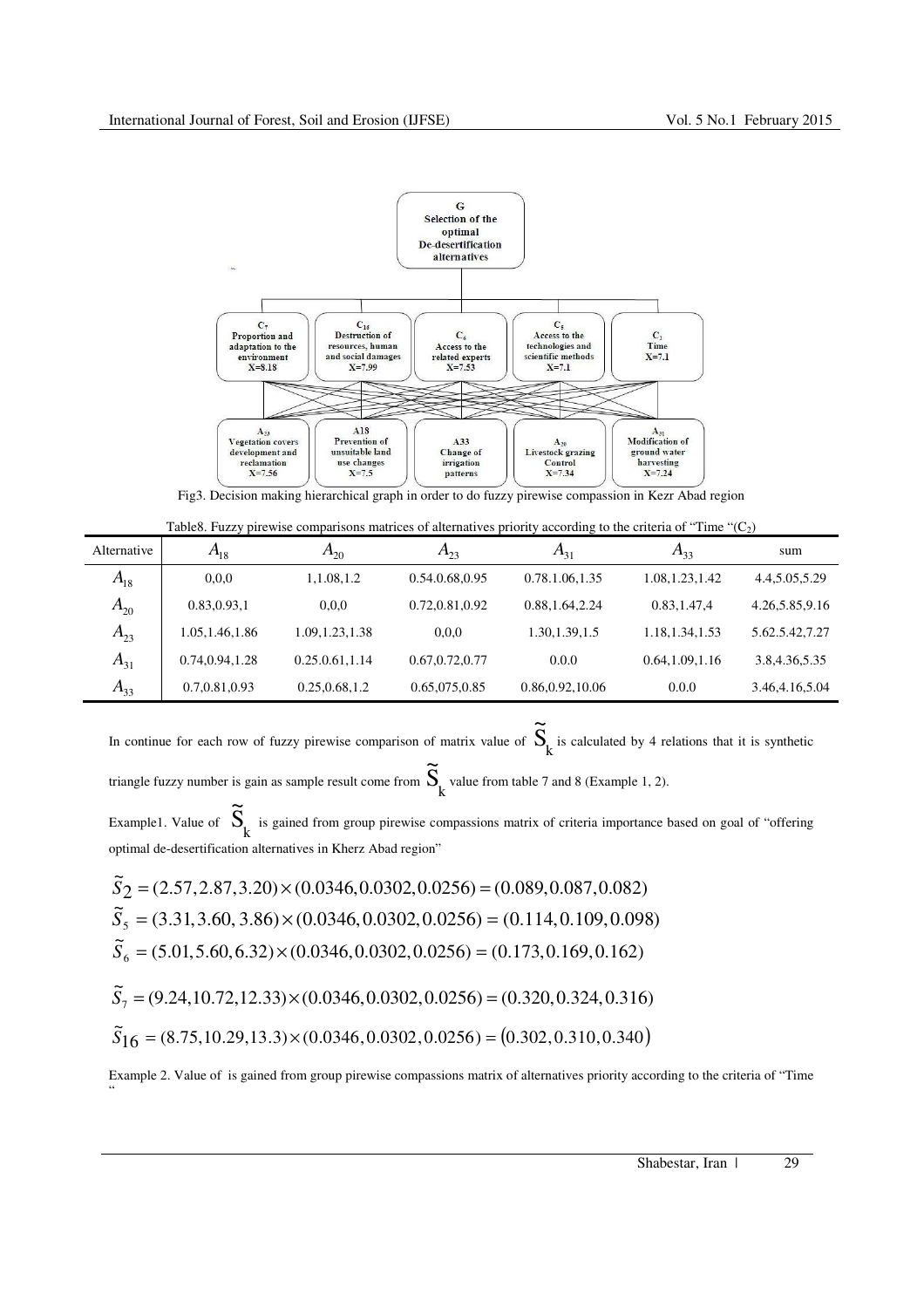$\widetilde{S}_{18} = (4.4, 5.05, 5.92) \times (0.0346, 0.0302, 0.0256) = (0.204, 0.195, 0.181)$  $\widetilde{\mathbf{S}}_{20} = (4.26, 5.85, 9.16) \times (0.0346, 0.0302, 0.0256) = (0.198, 0.216, 0.279)$  $\widetilde{\mathbf{S}}_{23} = (5.62, 6.42, 7.27) \times (0.0346, 0.0302, 0.0256) = (0.261, 0.248, 0.222)$  $\widetilde{S}_{31} = (3.8, 4.36, 5.35) \times (0.0346, 0.0302, 0.0256) = (0.176, 0.168, 0.163)$  $\widetilde{\mathbf{S}}_{33} = (3.46, 4.16, 5.04) \times (0.0346, 0.0302, 0.0256) = (0.161, 0.160, 0.154)$ Now according to gained value of  $S_k$  $\tilde{\Omega}$  for each fuzzy group pirewise compassions matrix, compared of value each synthetic triangle fuzzy number ( $S_k^{\phantom{\dagger}}$  $\tilde{\Omega}$ ) relation to each other from relation (5). And high degree of the was estimate in continue higher degree of any synthetic triangle fuzzy number estimated from K=4 synthetic triangle fuzzy number by 4 relations ( Example3 ,4) Example3. Uninformative weights of criteria preferred related to goal of "offering optimal de-desertification alternatives"  $\min V\left( \tilde{S}_7 \geq \tilde{S}_2, \tilde{S}_5, \tilde{S}_6, \tilde{S}_{10} \right) = (1,1,1,1) = 1$  $\min V(\tilde{S}_{16} \ge \tilde{S}_2, \tilde{S}_5, \tilde{S}_6, \tilde{S}_7) = (1, 1, 1, 0.61) = 0.61$  $\min V(\tilde{S}_6 \ge \tilde{S}_2, \tilde{S}_5, \tilde{S}_7, \tilde{S}_{16}) = (1, 1, 4.44, -141) = -141$  $\min \sqrt{S_3} \geq \widetilde{S}_2, \widetilde{S}_6, \widetilde{S}_7, \widetilde{S}_{16} = (1, 5.22, 35.67, 102) = 1$  $\min V(\tilde{S}_2 \ge \tilde{S}_5, \tilde{S}_6, \tilde{S}_7, \tilde{S}_16) = (3.31, 10.47, 396.66, -67) = -67$ 

Example 4. Uninformative weights of alternatives priority related to time criteria  
\n
$$
\min \sqrt{S}_{18} \ge \widetilde{S}_{20}, \widetilde{S}_{23}, \widetilde{S}_{31}, \widetilde{S}_{33}\n= (-4.25, 2.82, 1, 1) = -4.25
$$
  
\n $\min \sqrt{S}_{23} \ge \widetilde{S}_{18}, \widetilde{S}_{20}, \widetilde{S}_{31}, \widetilde{S}_{33}\n= (1, 1, 1, 1) = 1$   
\n $\min \sqrt{S}_{33} \ge \widetilde{S}_{18}, \widetilde{S}_{20}, \widetilde{S}_{23}, \widetilde{S}_{31}\n= (3.13, -4, 5.35, 1.46) = -4$   
\n $\min \sqrt{S}_{20} \ge \widetilde{S}_{18}, \widetilde{S}_{23}, \widetilde{S}_{31}, \widetilde{S}_{33}\n= (1, 0.36, 1, 1) = 0.36$   
\n $\min \sqrt{S}_{31} \ge \widetilde{S}_{18}, \widetilde{S}_{20}, \widetilde{S}_{23}, \widetilde{S}_{33}\n= (-30, -2.69, -5.44, 1) = -30$ 

After reach to uninformative weights, these weights were normative from relation 7 and gained of criteria preferred and alternatives priority from group viewpoint.(example 5,6)

Example5. Normative weights of criteria preferred related to goal of "offering optimal de-desertification alternatives"  $P_{\tilde{s}_k} = (0.326, -0.00296, 0.686, -0/0048, -0.00296)$ 

Example6. Normative weights of alternatives priority related to time criteria  $P_{\tilde{S}_k} = (0.115, -0.00976, -0.027, 0.813, 0.108)$ 

At end with estimation of all Normative weights of criteria related to goal and alternatives related to each criteria, in general form of matrix decision making in FAHP (table3), fuzzy decision making matrix of optimal de-desertification alternatives from group viewpoint were formed like Table 9

|  |  | Table9. fuzzy decision making matrix of optimal de-desertification alternatives from group viewpoint |  |  |  |  |  |  |
|--|--|------------------------------------------------------------------------------------------------------|--|--|--|--|--|--|
|  |  |                                                                                                      |  |  |  |  |  |  |

| Criteria importance $(C) \blacktriangleright$<br>Alternatives priority (A) | しっ<br>0.326 | $-0.00296$ | $\mathrm{C}_6$<br>0.686 | $C_{7}$<br>$-0.0048$ | $\mathrm{C_{16}}$<br>$-0.00296$ | Pi    |
|----------------------------------------------------------------------------|-------------|------------|-------------------------|----------------------|---------------------------------|-------|
| $A_{18}$                                                                   | 0.115       | $-0.035$   | $-0.299$                | $-0.11$              | 0.186                           | 0.018 |
| $A_{20}$                                                                   | 0.0098      | 0.768      | 0.075                   | $-0.172$             | 0.177                           | 0.052 |
| $A_{23}$                                                                   | $-0.027$    | $-0.035$   | $-0.0299$               | 0.051                | 0.186                           | 0.030 |
| $A_{31}$                                                                   | 0.813       | 0.279      | 0.972                   | 0.209                | 0.076                           | 0.93  |
| $A_{33}$                                                                   | 0.108       | 0.023      | 0.0125                  | 0.102                | 0.373                           | 0.038 |